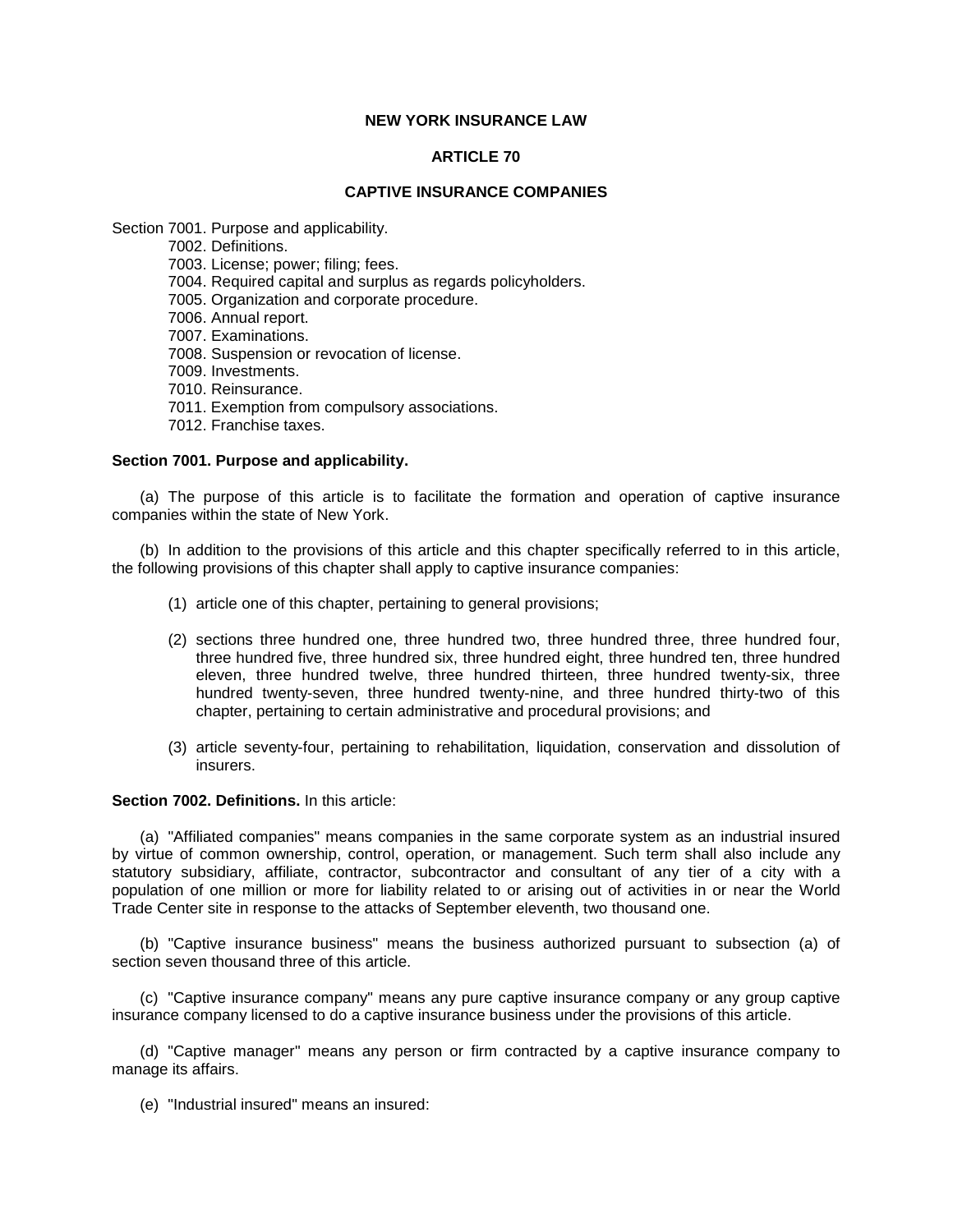- (1) whose net worth exceeds one hundred million dollars;
- (2) who is a member of a holding company system whose net worth exceeds one hundred million dollars;
- application to form a pure captive insurance company the metropolitan transportation authority shall submit written notice of such filing to the governor, the temporary president of (3) who is the metropolitan transportation authority and its statutory subsidiaries. When filing an the senate and the speaker of the assembly; or
- pure captive insurance company, a city with a population of one million or more shall submit written notice of such filing to the governor, the temporary president of the senate and the (4) who is a city with a population of one million or more. When filing an application to form a speaker of the assembly.

 (f) "Group captive insurance company" means any domestic insurance company licensed under the provisions of this article for the primary purpose of providing insurance or reinsurance covering the risks of the industrial insureds that comprise the industrial insured group.

(g) "Industrial insured group" means any group of unaffiliated industrial insureds that are engaged in similar or related businesses or activities, however, the metropolitan transportation authority and cities with a population of one million or more shall not be a member of an industrial insured group, and that collectively:

- (1) own, control or hold with power to vote all of the outstanding voting shares of stock of a group captive insurance company incorporated as a stock insurer; or
- (2) represent one hundred percent of the voting members of a group captive insurance company organized as a mutual insurer.
- (h) "Pure captive insurance company" means any company that:
	- (1) is a subsidiary of an industrial insured which is one hundred percent owned by or is a statutory subsidiary of the industrial insured; and
	- (2) is licensed under the provisions of this article for the primary purpose of providing insurance or reinsurance covering the risks of its parent and affiliated companies.

# **Section 7003. License; power; filing; fees.**

 (a) Any captive insurance company, when permitted by its articles of association or charter, shall insurance business consists of the kinds of insurance set forth in section one thousand one hundred apply to the superintendent for a license to do a captive insurance business under this article. A captive thirteen and section one thousand one hundred fourteen of this chapter, provided that:

- (1) a pure captive insurance company shall insure, on a primary basis, only risks of its parent and affiliated companies;
- (2) a group captive insurance company shall insure, on a primary basis, only risks of the industrial insureds that comprise the industrial insured group;
- (3) a pure captive insurance company or a group captive insurance company shall not be authorized to provide, on a primary basis or as reinsurance, the kinds of insurance specified in paragraphs one, two, three, eighteen, twenty-three and twenty-five of subsection (a) of section one thousand one hundred thirteen of this chapter;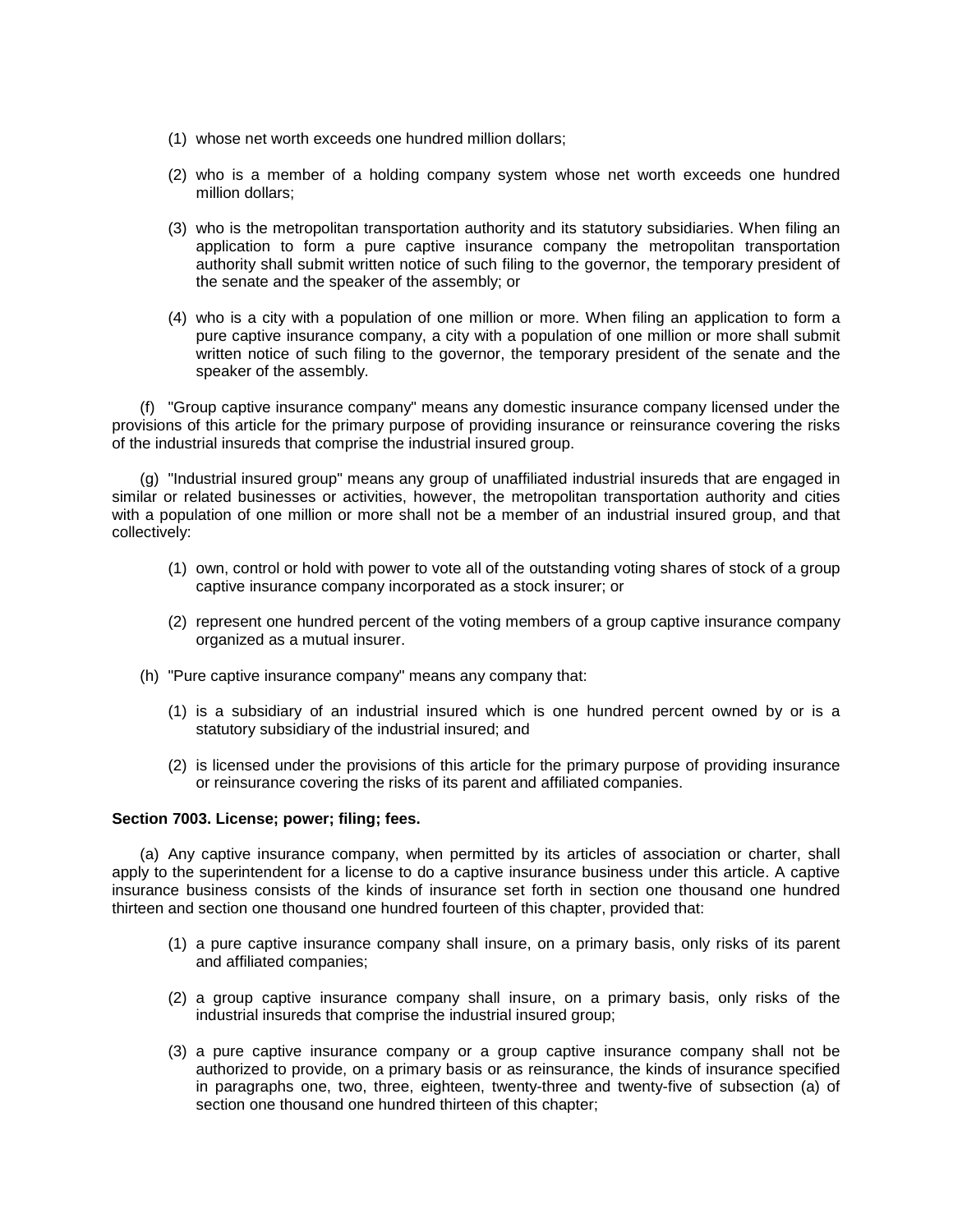- (4) a pure captive insurance company or a group captive insurance company shall not be authorized to provide, on a primary basis:
	- (A) workers` compensation and employers` liability insurance; or
	- (B) any other kind of insurance, including motor vehicle liability insurance, that is required, under the laws of this state or any political subdivision of this state, as a demonstration of financial responsibility for obtaining a license or permit to undertake specific activities when such requirement must be satisfied by obtaining insurance coverage from an insurer authorized in this state, up to the minimum amount of insurance so required under such laws; and
	- insurance company from providing primary indemnity coverage to its parent and affiliated (C) except that subparagraphs (A) and (B) of this paragraph shall not prohibit a pure captive companies for any insurance or self-insurance program specified in such subparagraphs (A) or (B), provided the insurance or self-insurance program has qualified under the applicable state or federal law requiring the program; and
- risks as set forth in section seven thousand ten of this article. Notwithstanding any insurance company formed by a city with a population of one million or more may insure or liability related to or arising out of activities in or near the World Trade Center site in response (5) a pure captive insurance company or a group captive insurance company shall reinsure only inconsistent provisions of paragraphs one through five of this subsection, a pure captive provide reinsurance for its parent, statutory subsidiaries and affiliated companies only for to the attacks of September eleventh, two thousand one.
- (b) No captive insurance company shall do any captive insurance business in this state unless:
	- (1) it first obtains from the superintendent a license authorizing it to do captive insurance business in this state;
	- (2) its board of directors holds at least one meeting each year in this state;
	- (3) it maintains its principal office and its records in this state;
	- (4) it utilizes a captive manager resident in this state who is:
		- (A) licensed as an agent or a broker under the provisions of article twenty-one of this chapter; or
		- (B) any other person approved by the superintendent provided that the approval may be withdrawn by the superintendent, upon notice and hearing, if the person has:
			- (i) been guilty of fraudulent or dishonest practices; or
			- (ii) demonstrated incompetency or untrustworthiness to act in such a capacity; and
	- (5) it submits a power of attorney, in accordance with the provisions of section one thousand two hundred twelve of this chapter, designating the superintendent as its agent for the purpose of receiving service of process in any proceeding against it.

 company shall file an application for license with the superintendent for review and approval. Such (c) (1) Before receiving a license to do a captive insurance business, a captive insurance application shall include a certified copy of its charter and bylaws, a financial statement certified by two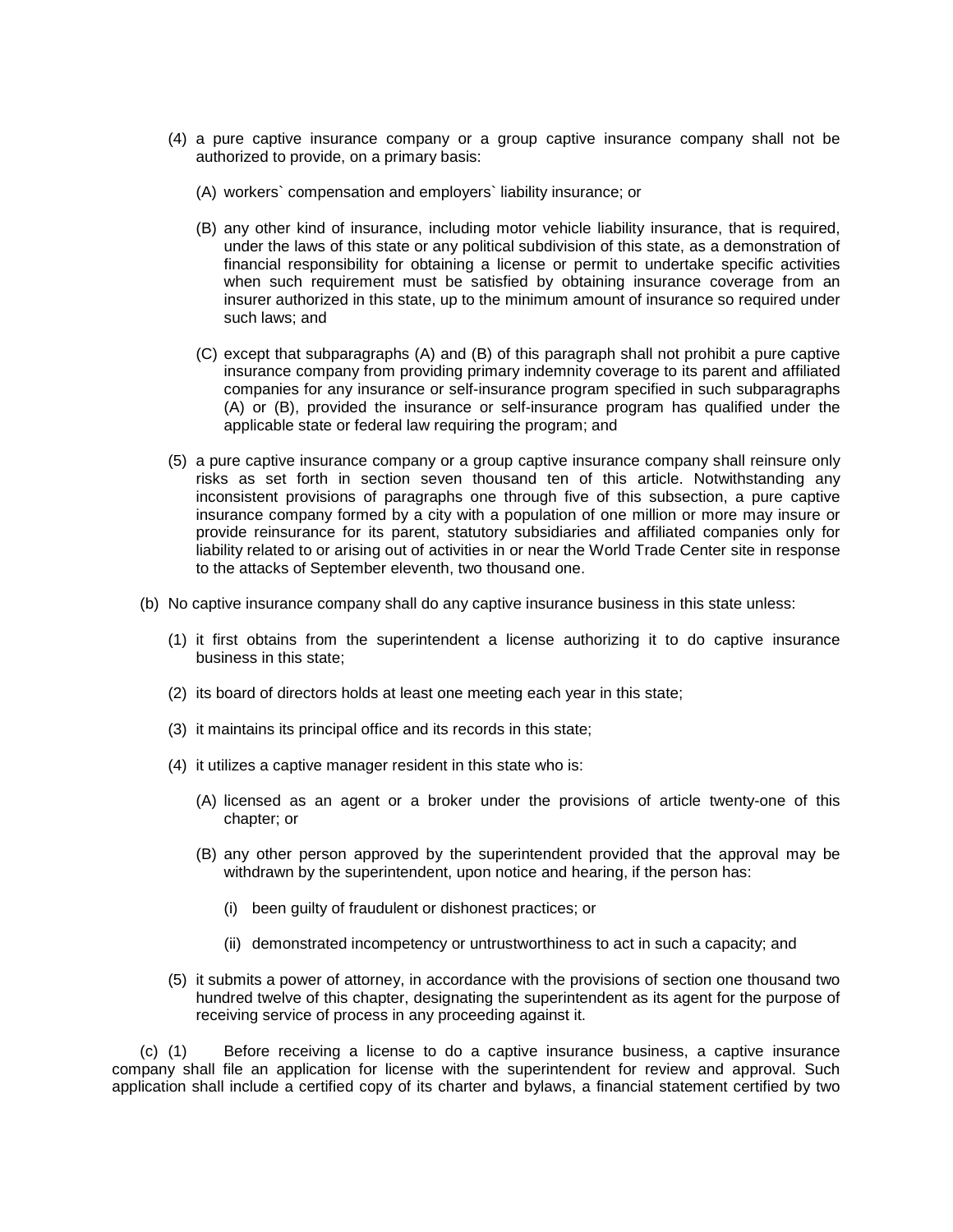principal officers, a plan of operation, which shall include an actuarial report prepared by a qualified independent actuary, and any other statements or documents required by the superintendent.

- (2) In evaluating the plan of operation, the superintendent shall consider the following factors:
	- (A) the amount and liquidity of its assets relative to the risks to be assumed;
	- (B) the adequacy of the expertise, experience, and character of the person or persons who will manage it;
	- (C) the overall soundness of the plan and the projections contained therein;
	- (D) the adequacy of the loss prevention programs of its parent, member organizations, or industrial insureds as applicable; and
	- (E) such other factors deemed relevant by the superintendent in ascertaining whether the proposed captive insurance company will be able to meet its policy obligations.
- confidential treatment and shall not be subject to public inspection under article six of the public officers law, or to discovery under article thirty-one of the civil practice law and rules, public or necessary to initiate any proceeding or action as provided by this article or except where a court of competent jurisdiction in an action involving a private litigant and a captive insurer finds that discovery of same should be allowed upon a showing that such information seeking discovery has demonstrated to the satisfaction of the court that such party is unable (3) Any material filed with the superintendent pursuant to this subsection shall be given except to the extent the superintendent finds release of information necessary to protect the is essential to the establishment of the claim or defense brought or asserted and the party to otherwise obtain the substantial equivalent of the material.
- (4) In order to provide for the review of the application submitted pursuant to this subsection in a timely manner, the superintendent may engage such other qualified persons and services as may be necessary. Prior to retaining any such persons and services, the superintendent shall notify the applicant and provide an estimate of the cost of such services. The superintendent shall recover such costs in the manner prescribed in section three hundred thirteen of this chapter.
- (5) In the case of a pure captive insurance company formed by a city with a population of one million or more to insure such city and its affiliated companies for liability related to or arising out of activities in or near the World Trade Center site in response to the attacks of insured by such captive and the source and limits of the premium payments along with any limitations on the acceptance of claims and the payment of accepted claims so long as such September eleventh, two thousand one, the superintendent, in addition to the provisions set forth in paragraph two of this subsection, shall consider such factors as the unique risk limitations provide an equitable basis for the allocation of the assets of such company to pay claims.

 (d) Any proposed amendments or revisions to the charter and bylaws of a captive insurance company shall be filed with the superintendent for review and approval.

 company comply with the provisions of this article, a license authorizing it to do a captive insurance business in this state shall be issued for a term expiring on June thirtieth. Thereafter, the superintendent (e) If the superintendent is satisfied that the documents and statements filed by the captive insurance may issue a renewal license for successive one year terms expiring on June thirtieth.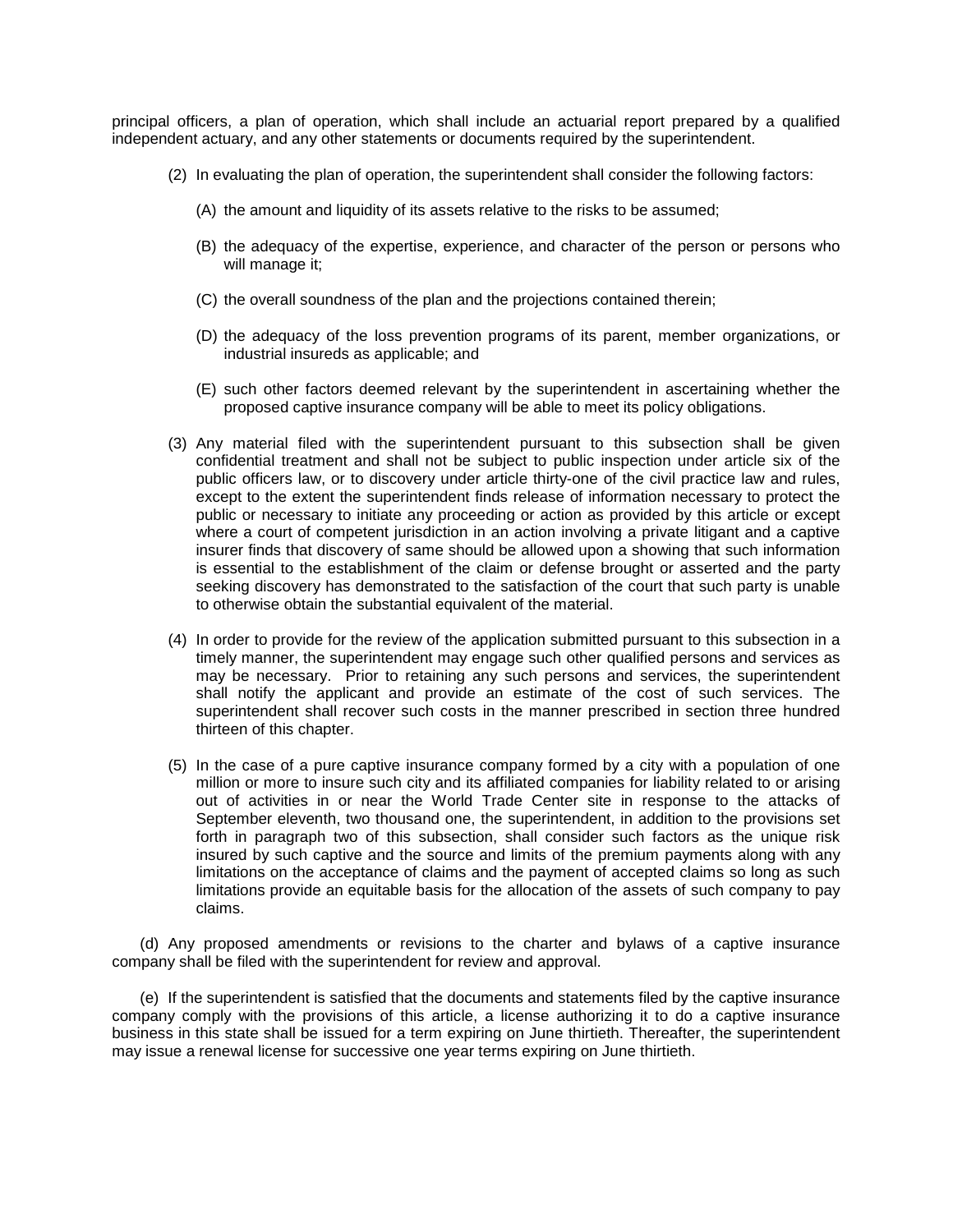## **Section 7004. Required capital and surplus as regards policyholders.**

 license unless it shall possess and thereafter maintain unimpaired paid-in capital and surplus as regards (a) No pure captive insurance company or group captive insurance company shall be issued a policyholders of:

- (1) in the case of a pure captive insurance company incorporated as a stock insurer, not less than two hundred fifty thousand dollars of total surplus as regards policyholders, of which one hundred thousand dollars shall represent paid-in capital;
- (2) in the case of a pure captive insurance company incorporated as a mutual insurer, not less than two hundred fifty thousand dollars of total surplus as regards to policyholders;
- than five hundred thousand dollars of total surplus as regards policyholders, of which two (3) in the case of a group captive insurance company incorporated as a stock insurer, not less hundred thousand dollars shall represent paid-in capital; and
- (4) in the case of a group captive insurance company incorporated as a mutual insurer, not less than five hundred thousand dollars of total surplus as regards policyholders.

(b) The minimum capital and surplus to policyholders required in subsection (a) of this section shall be in the form of:

- (1) cash;
- (2) minimum capital or surplus to policyholders investments of the type specified in paragraphs one and two of subsection (b) of section one thousand four hundred two of this chapter; or
- superintendent as beneficiary for the security of the captive insurance company's (3) an irrevocable letter of credit, in a form approved by the superintendent, naming the policyholders and issued by a bank acceptable to the superintendent.

(c) The superintendent may prescribe additional capital and surplus to policyholders based upon the type, volume and nature of insurance business transacted. Any additional capital and surplus to policyholders so required shall be in the form as set forth in subsection (b) of this section.

### **Section 7005. Organization and corporate procedure.**

- (a) A pure captive insurance company may be incorporated
	- (1) as a stock insurer with its capital divided into shares and held by the stockholders;
	- (2) or as a mutual insurer without capital stock, the governing body of which is appointed by the parent industrial insured; or
	- incurred by such city and its affiliated companies related to or arising out of activities in or near the World Trade Center site in response to the attacks of September eleventh, two thousand one. Such pure captive insurance company formed by a city with a population of one million or more shall be exempt from all state and local taxes. The members or directors, mayor of such city or by such other city official as the mayor may designate. Neither the (3) in the case of a public benefit corporation, public authority or other public entity, as the applicable state law may require. In the case of a city with a population of one million or more, a pure captive insurance company also may be formed as a public benefit corporation or not-for-profit corporation at the discretion of the mayor of such city, for the purpose of providing insurance that is retroactive to September eleventh, two thousand one, for risks as the case may be, of such pure captive insurance company shall be appointed by the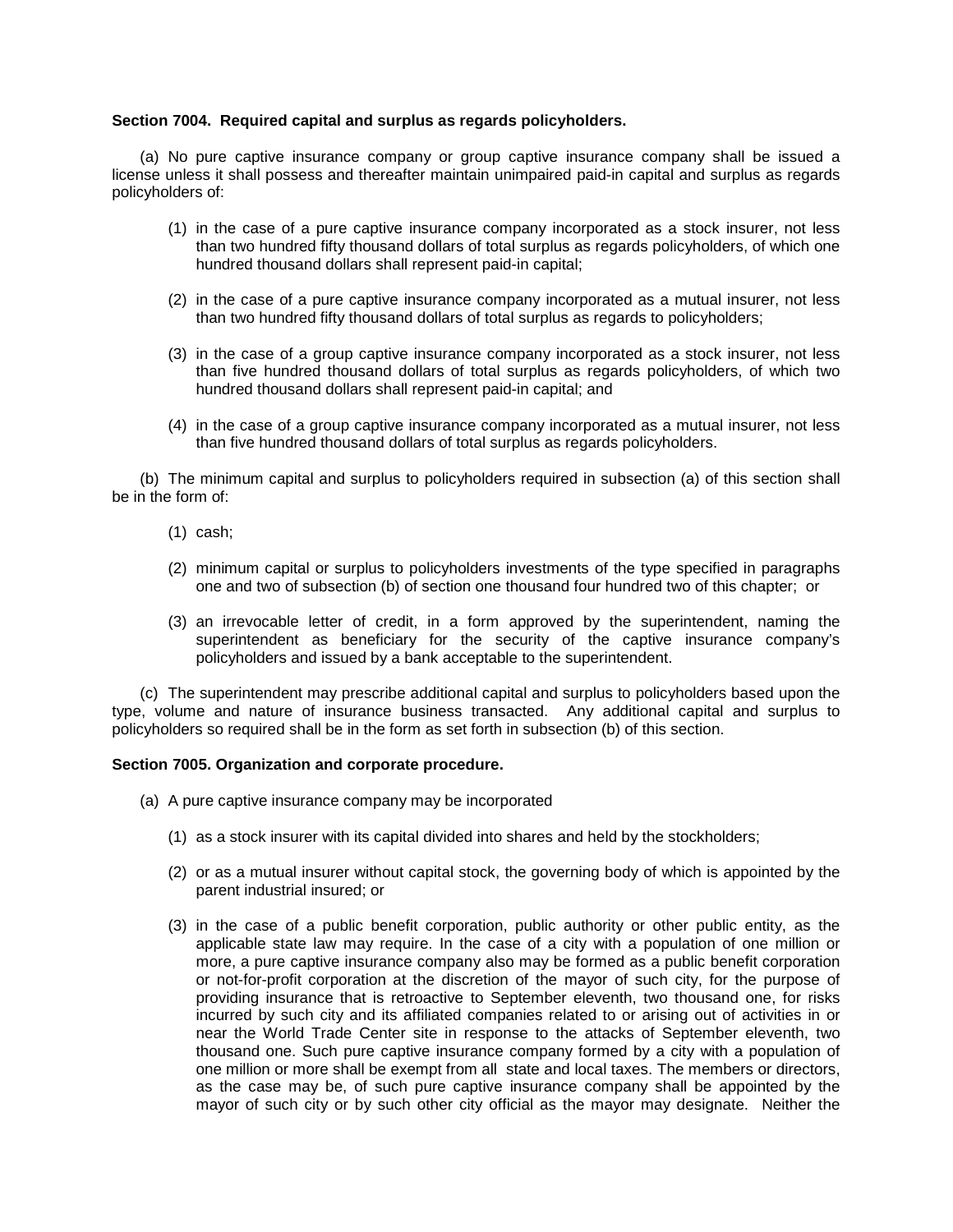mayor of such city, nor any of the captive's members, directors, officers, employees or agents appointed by or with the approval of such city, nor any officials, officers, employees or agents of the city, while acting within the scope of their authority, shall be subject to any personal liability resulting from the exercise or carrying out of any of the city's or captive's purposes or powers under this article.

- (b) A group captive insurance company may be incorporated:
	- (1) as a stock insurer with its capital divided into shares and held by the stockholders, or
	- (2) as a mutual insurer without capital stock, the governing body of which is elected by the member organizations of the industrial insured group.

 (c) The proposed incorporators shall submit to the superintendent the company's proposed charter, which shall contain:

- (1) the corporation's name, which shall not be the same as, deceptively similar to, or likely to be confused with or mistaken for any other existing business name registered in this state;
- (2) the kind of insurance business to be transacted;
- (3) the place where the principal office is to be located;
- (4) the number of directors;
- (5) the amount of its capital, if a stock corporation; and
- (6) any other particulars necessary to explain the corporation's objectives, management and control.

(d) The charter and any organization fee shall be transmitted to the attorney general, who shall record the charter.

(e) The recorded charter shall be filed in the superintendent's office and a certified copy shall be issued to the incorporators.

(f) The capital stock of a captive insurance company incorporated as a stock insurer shall be issued at not less than par value.

(g) The board of directors of a captive insurance company incorporated in this state shall have at least three members, with at least two of the members required to be residents of this state.

 (h) The provisions of article seventy-one of this chapter shall apply in determining the procedures to be followed by captive insurance companies in carrying out any of the transactions described therein, except the superintendent may waive or modify the requirements in accordance with rules or regulations which the superintendent shall adopt addressing such categories of transactions.

 (i) The articles of incorporation or bylaws of a captive insurance company shall authorize a quorum of a board of directors to consist of no fewer than one-third of the fixed number of directors.

Section 7006. Annual report. Every captive insurance company licensed to do a captive insurance business in this state shall file with the superintendent:

 plan of operation at last year-end, verified by the oath of at least two of its executive officers. The (a) annually on or before March first, a statement of its financial condition and any amendment to the statement shall be in the form prescribed by the superintendent; and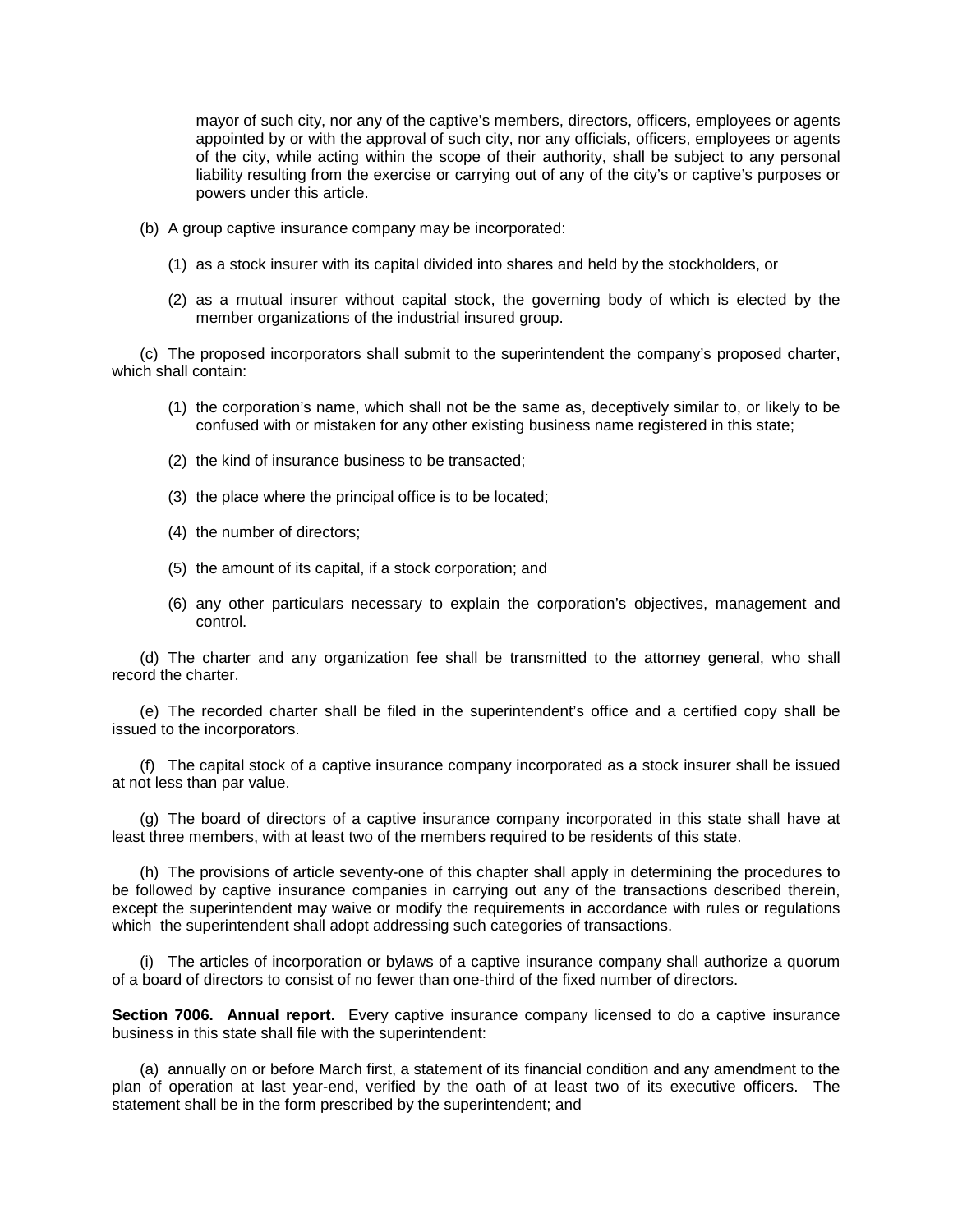(b) annually on or before July first, a report of its financial condition at last year-end with an opinion of an independent certified public accountant; and

 (c) annually on or before July first, evidence in a form prescribed by the superintendent, that the industrial insured or member of the industrial insured group owning the captive insurance company continues to meet the financial standards set forth in subsection (e) of section seven thousand two of this article.

 (d) the superintendent shall report to the governor, the temporary president of the senate, and the speaker of the assembly, by September first of each year on the state of the captive insurance industry in New York. The report shall include a status on the number and type of captive insurers, the lines of insurance written through them, and their overall effect on the New York insurance market.

 **Section 7007. Examinations.** The superintendent may make an examination into the affairs of any deemed necessary for the protection of the interests of the people of this state but the superintendent shall conduct at least one examination every five years. Such examinations shall be conducted in captive insurance company licensed to do a captive insurance business in this state whenever it is accordance with the provisions of sections three hundred ten, three hundred eleven, three hundred twelve and three hundred thirteen of this chapter.

### **Section 7008. Suspension or revocation of license.**

 (a) The license of a captive insurance company to do a captive insurance business in this state may be suspended or revoked by the superintendent for any of the following reasons:

- (1) insolvency or impairment of required capital or surplus to policyholders;
- (2) refusal or failure to submit an annual report, as required by section seven thousand six of this article, or any other report or statement required by law or by lawful order of the superintendent;
- (3) failure to comply with the provisions of its own charter or bylaws;
- (4) failure to submit to examination or any legal obligation relative thereto, as required by section seven thousand seven of this article;
- (5) refusal or failure to pay the cost of examination as required by section seven thousand seven of this article;
- (6) refusal or failure to pay the taxes as required by section seven thousand twelve of this article and section fifteen hundred two-b of the tax law;
- (7) removal of home office or records from this state;
- render its operation detrimental or its condition unsound with respect to the public or to its (8) use of practices that, although not otherwise specifically prohibited by law, nevertheless policyholders; or
- (9) failure to otherwise comply with laws of this state.

 (b) If the superintendent finds, upon examination, hearing, or other investigation, that any captive insurance company has committed any of the acts specified in subsection (a) of this section, the license to do a captive business may be suspended or revoked. In addition, the license to do a captive business may be suspended or revoked if it is deemed to be in the best interests of the public and the policyholders of such captive insurance company, notwithstanding any other provision of this article.